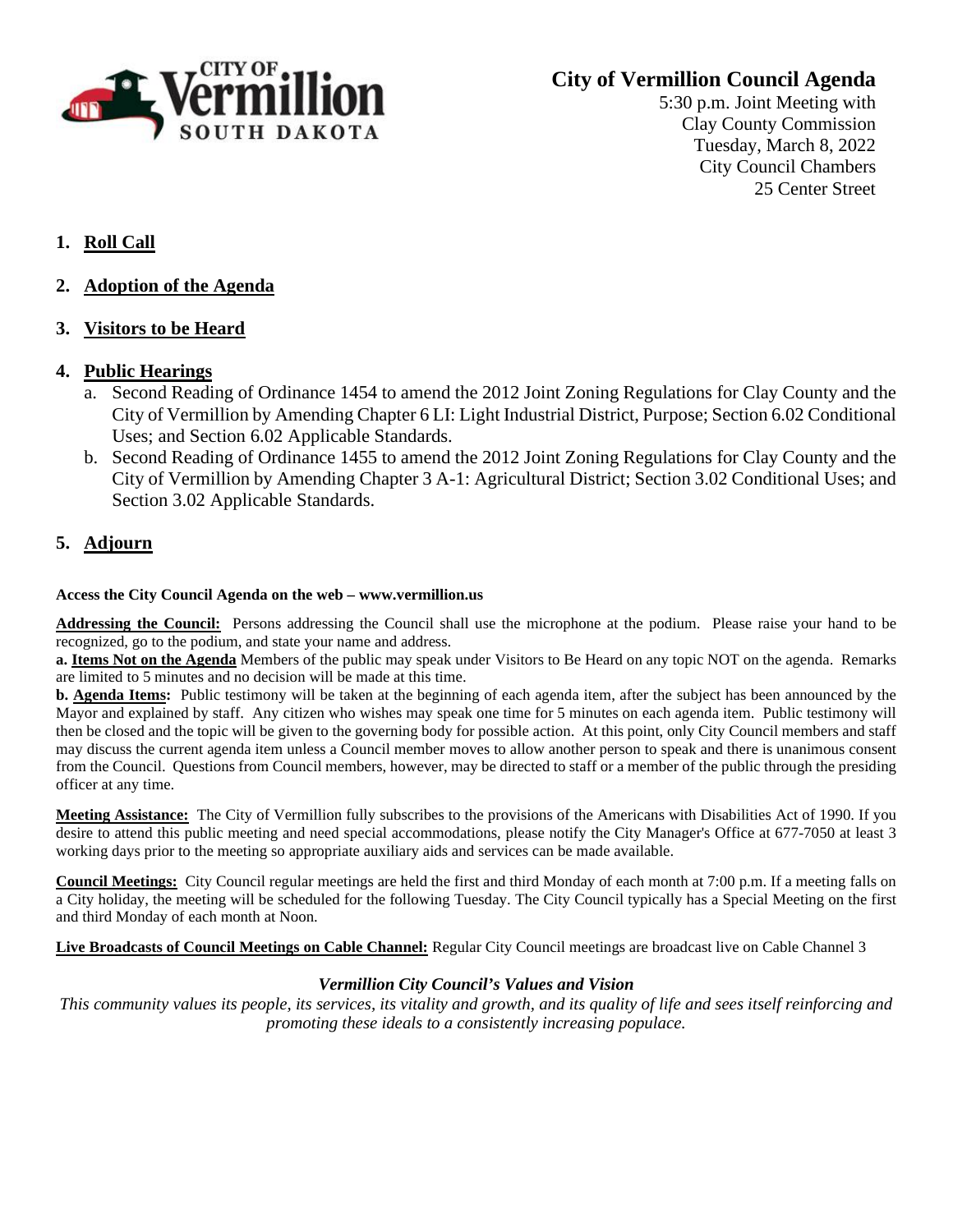

# *Council Agenda Memo*

*From:* Jose Dominguez, City Engineer

*Meeting:* March 8, 2022

*Subject*: Second Reading of Ordinance 1454 to amend the 2012 Joint Zoning Regulations for Clay County and the City of Vermillion by Amending Chapter 6 LI: Light Industrial District, Purpose; Section 6.02 Conditional Uses; and Section 6.02 Applicable Standards

*Presenter:* Jose Dominguez

*Background:* On December 27, 2021, the City and County Planning Commissions met jointly to discuss possible changes to the LI: Light Industrial District (LI District) of the Joint Zoning Regulations for Clay County and the City of Vermillion. The proposed changes were due to a recent rezoning request for land in the Joint Jurisdictional Zoning Area. The request sought to make an existing use conforming.

Although the rezoning request was later withdrawn by the applicant, the County and the City were willing to consider amendments to the zoning ordinance to allow the existing use within the LI: Light Industrial District. If the amendments were to be adopted, the owner would then be able to request the property, or parts of it, to be rezoned into the LI District to make the current use conforming.

The City Planning and Zoning Commission considered this item at a Joint meeting with the Clay County Planning Commission on January 24, 2022. At that meeting, following the public hearing, the City's Planning and Zoning Commission unanimously recommended that the City Council adopt the proposed amendment.

The first reading of the ordinance by the City Council occurred on February 7, 2022. At that meeting, the City Council approved the first reading and moved for the second reading to be considered at a joint meeting. The County Commission had first reading of the ordinance on February 22, 2022.

*Discussion:* The Joint Jurisdictional Zoning Area (JJZA) was created by the County and the City in 2012. The zoning ordinance for the JJZA was created with the intent to allow the County and the City to each have a say in existing and proposed land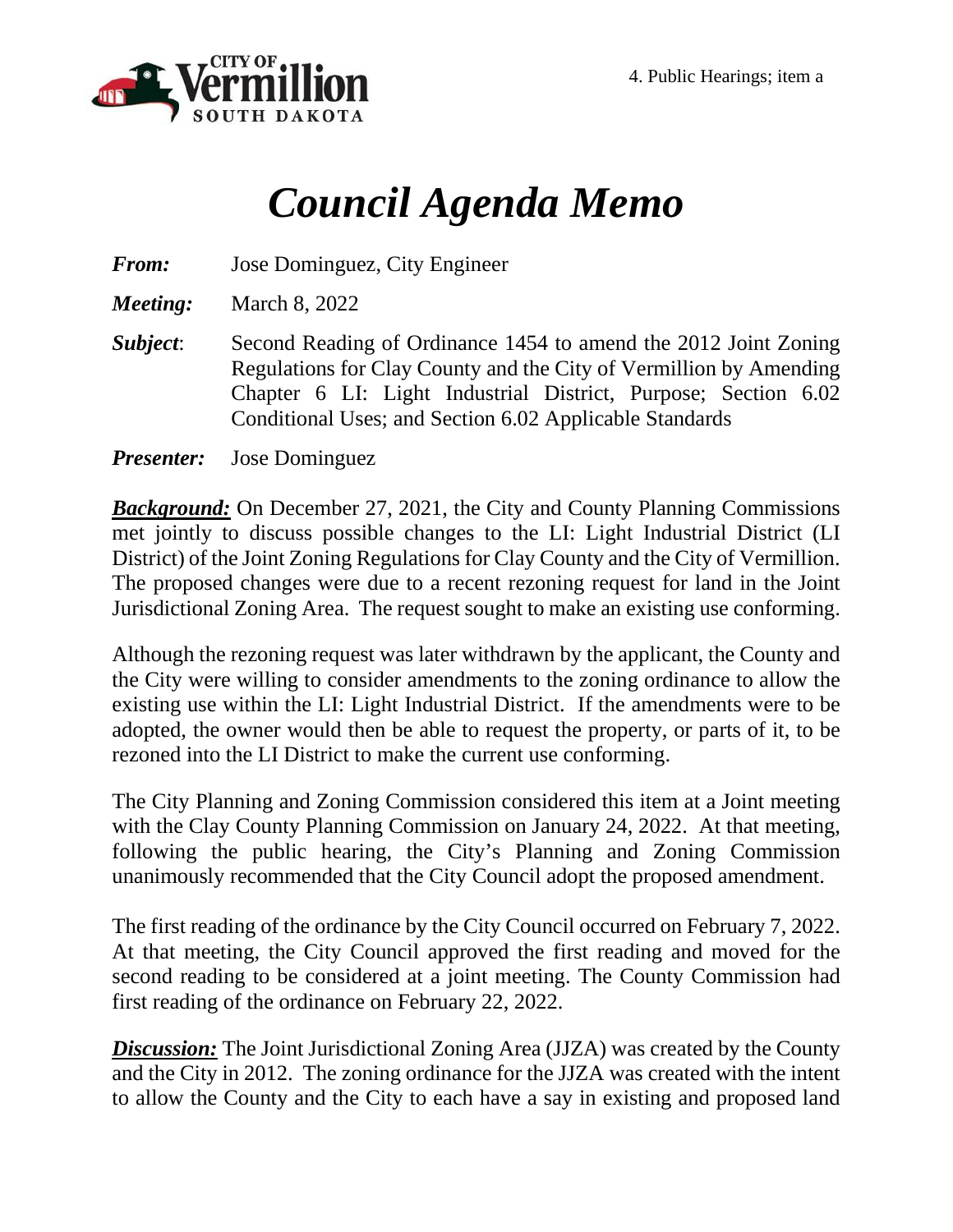uses in an area that would directly impact the City's growth. The JJZA tries to maintain the rural characteristics of the surrounding area, while allowing for some light development. The ordinance's intent, based on the adopted comprehensive plan for the JJZA, is to direct development towards areas within City limits, or areas that can be annexed by the City and serviced with municipal infrastructure.

The proposed amendments to the LI District include "grain terminal/grain processing" and "agribusiness" uses as conditional uses. These two changes would allow for additional agricultural uses to be possible in the LI District. Additionally, the statement describing the purpose of the district would be amended by removing portions from the second sentence. This change would better describe the uses that are NOT allowed in the LI District.

*Financial Consideration:* The only cost incurred by the City has been that of publishing the notice in the Plain Talk.

*Conclusion/Recommendations:* Administration recommends approval of the second reading of Ordinance 1454. Since this is a second reading, a roll call vote is required.

The process for adoption of the amendments requires that they be considered at a joint public hearing with the County and City Planning and Zoning Commissions. As noted, this step has been completed for this item. After this meeting, the respective recommendations are taken to the individual governing bodies. Due to this being an ordinance amendment, the governing bodies will conduct two meetings or readings to consider the ordinance. The first reading of the ordinance is conducted separately, and the second reading is a joint meeting of the two governing bodies. This is a similar sequence followed for the adoption of the original ordinance and for most of the ordinance amendments since 2012. The only difference to other ordinance adoptions is that the joint meeting or second reading of the ordinance will need to occur regardless of the results of the first reading.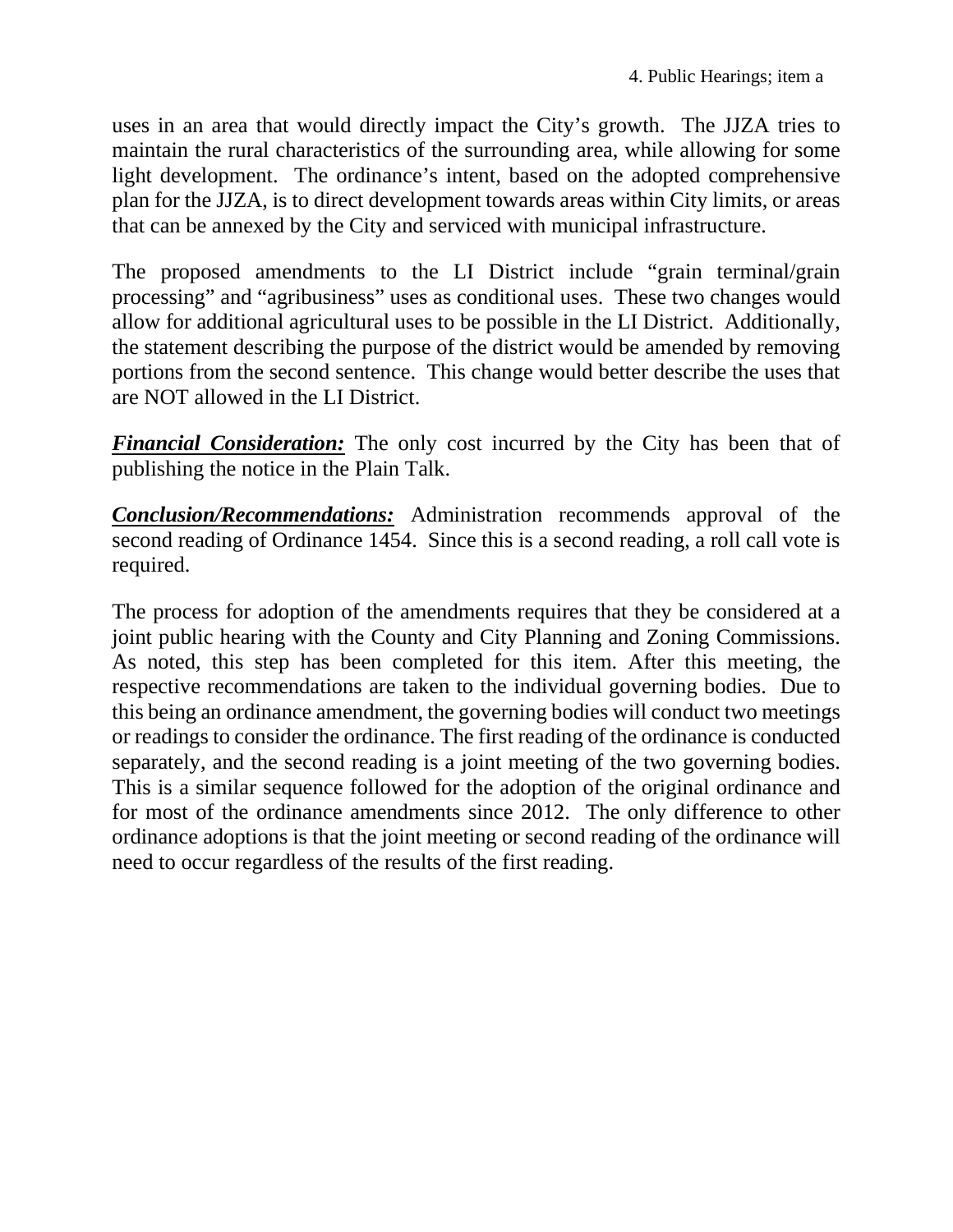#### **ORDINANCE 1454**

## **AN ORDINANCE AMENDING THE 2012 JOINT ZONING REGULATIONS FOR CLAY COUNTY AND THE CITY OF VERMILLION, CHAPTER 6 LI: LIGHT INDUSTRIAL DISTRICT.**

**BE IT ORDAINED,** by the Governing Body of the City of Vermillion, South Dakota that Chapter 6 LI: Light Industrial District for the Joint Zoning Jurisdiction Area of Clay County and the City of Vermillion be amended by modifying the "Purpose" of the district and including "Grain Terminal/Grain Processing" and "Agribusiness" uses as conditional uses. All other portions of Chapter 6 LI: Light Industrial District will remain as they are. Following is the amendment:

#### **Purpose of district:**

The purpose of this district is to provide for a number of light manufacturing, wholesale, warehousing, and service uses in an attractive industrial park like setting. These uses do not include residences, apartments, or commercial uses, which are primarily retail in nature. It is the intent of this district to provide high amenity industrial development along the major roads, while allowing for slightly heavier development in the interior of the industrial areas. The LI Light Industrial District, where permitted, shall generally be located where provisions can be made to adequately handle the sewage disposal, where the value of the land for agricultural use is marginal, and where the water supply, roads, and emergency services are easily and economically available.

#### **6.02 Conditional Uses**

| <b>Conditional Uses</b>                          | <b>Applicable Standards</b>       |
|--------------------------------------------------|-----------------------------------|
| <b>Grain Terminal/Grain</b><br><b>Processing</b> | 11.01, 11.03, 11.04, 11.05, 16.01 |
| <b>Agribusiness</b>                              | 11.01, 11.03, 11.04, 11.05, 16.01 |

Dated at Vermillion, South Dakota this 8<sup>th</sup> day of March 2022.

# THE GOVERNING BODY OF THE CITY OF VERMILLION, SOUTH DAKOTA

BY\_\_\_\_\_\_\_\_\_\_\_\_\_\_\_\_\_\_\_\_\_\_\_\_\_\_\_\_

Kelsey Collier-Wise, Mayor

ATTEST:

 $BY$ 

Katie E. Redden, Finance Officer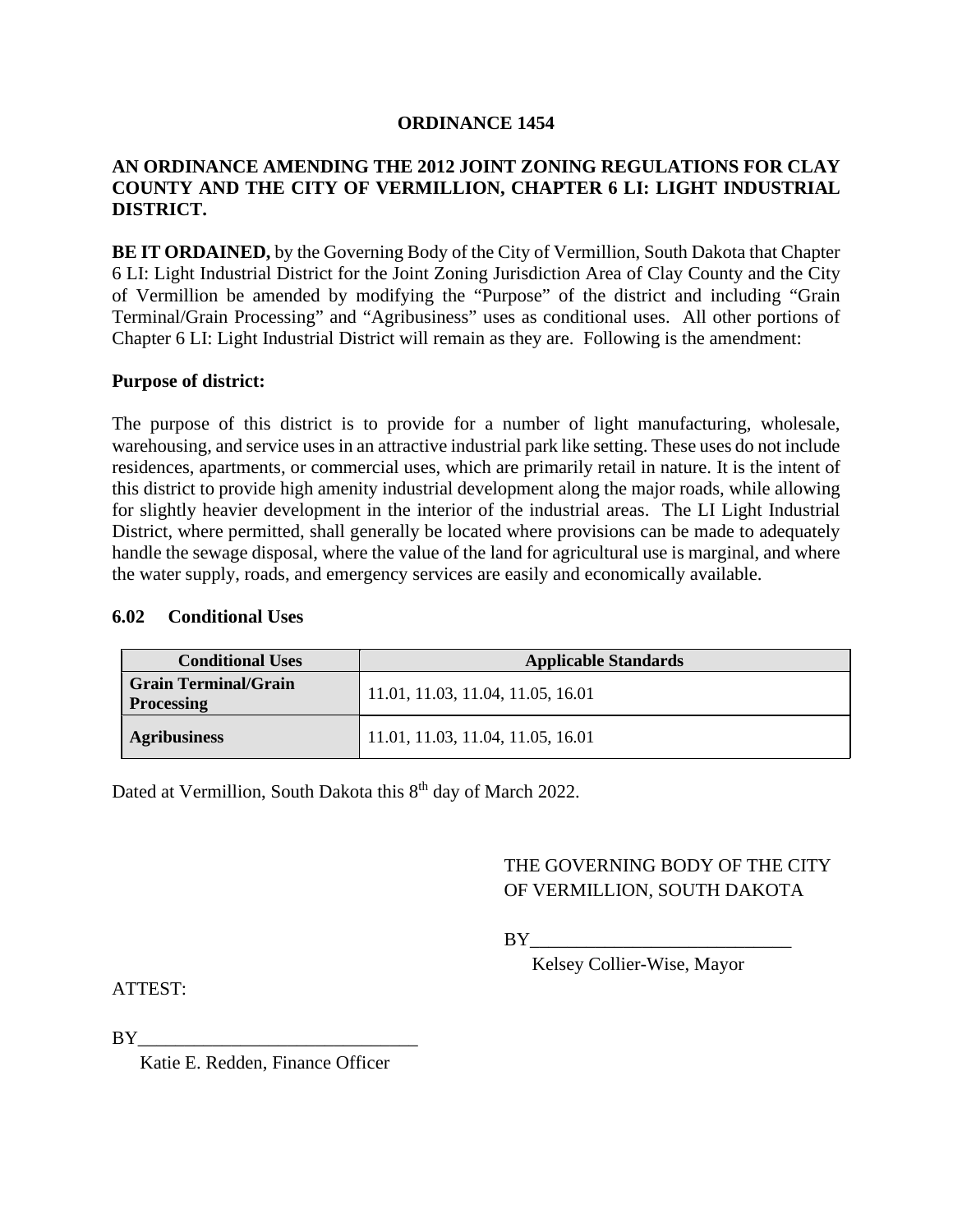| <b>First Reading:</b>         | February 7, 2022 |
|-------------------------------|------------------|
| Second Reading: March 8, 2022 |                  |
| Published:                    | March 18, 2022   |
| Effective:                    | April 8, 2022    |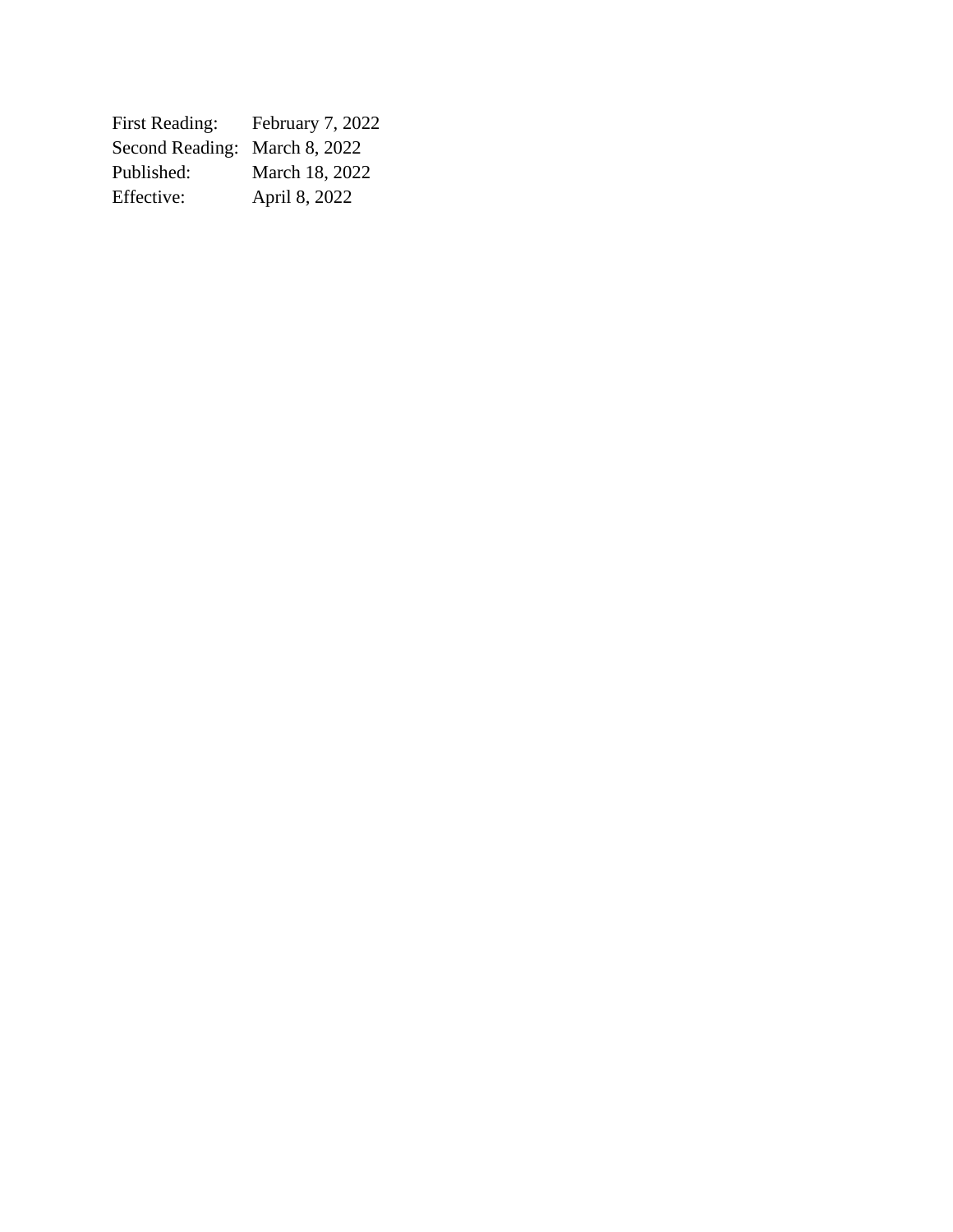

# *Council Agenda Memo*

*From:* Jose Dominguez, City Engineer

*Meeting:* March 8, 2022

*Subject*: Second Reading of Ordinance 1455 to amend the 2012 Joint Zoning Regulations for Clay County and the City of Vermillion by Amending Chapter 3 A-1, Agricultural District; Section 3.02 Conditional Uses; and Section 3.02 Applicable Standards

*Presenter:* Jose Dominguez

*Background:* On December 27, 2021, the City and County Planning Commissions met jointly to discuss possible changes to the A-1: Agricultural District (A-1 District) of the Joint Zoning Regulations for Clay County and the City of Vermillion. The proposed changes would correct an error found recently in the A-1 District that accidentally excluded the "telecommunications tower" use.

The City Planning and Zoning Commission considered this item at a Joint meeting with the Clay County Planning Commission on January 24, 2022. At that meeting, following the public hearing, the City's Planning and Zoning Commission unanimously voted to recommend that the City Council adopt the proposed amendment.

The first reading of the ordinance by the City Council occurred on February 7, 2022. At that meeting, the City Council approved the first reading and moved for the second reading to be considered at a joint meeting. The Clay County Commission had first reading of the ordinance on February 22, 2022.

*Discussion:* The Joint Jurisdictional Zoning Area (JJZA) was created by the County and the City in 2012. The zoning ordinance for the JJZA was created with the intent to allow the County and the City to each have input in existing and proposed land uses in an area that would directly impact the City's growth. The JJZA tries to maintain the rural characteristics of the surrounding area, while allowing for some light development. The ordinance's intent, based on the adopted comprehensive plan for the JJZA, is to direct development towards areas within City limits, or areas that can be annexed by the City and serviced with municipal infrastructure.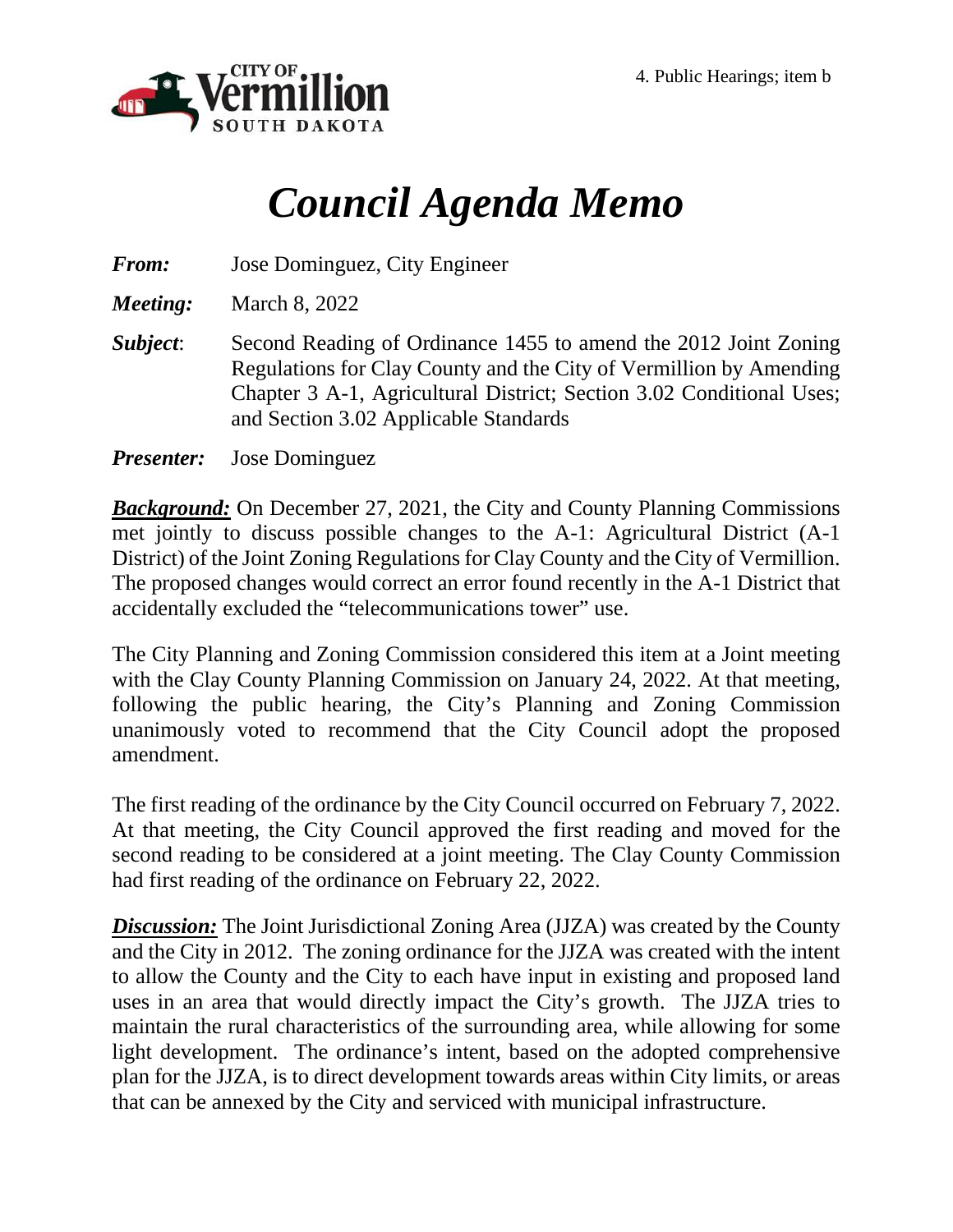The proposed amendment to the A-1 District will include "telecommunications tower" as a conditional use. As mentioned previously, Staff believes that the exclusion of this use from this district in the original adoption of the JJZA zoning ordinance was in error since another similar use is already found as a conditional use in this district (e.g., "broadcast tower").

**Financial Consideration:** The only cost incurred by the City has been that of publishing the notice in the Plain Talk.

*Conclusion/Recommendations:* Administration recommends approval of the second reading of Ordinance 1455. Since this is a second reading a roll call vote is required.

The process for adoption of the amendments requires that they be considered at a joint public hearing with the County and City Planning and Zoning Commissions. As noted, this step has been completed for this item. After this meeting, the respective recommendations are taken to the individual governing bodies. Due to this being an ordinance amendment, the governing bodies will conduct two meetings or readings to consider the ordinance. The first reading of the ordinance is conducted separately, and the second reading is a joint meeting of the two governing bodies. This is a similar sequence followed for the adoption of the original ordinance, and for most of the ordinance amendments since 2012. The only difference to other ordinance adoptions is that the joint meeting or second reading of the ordinance will need to occur regardless of the results of the first reading.